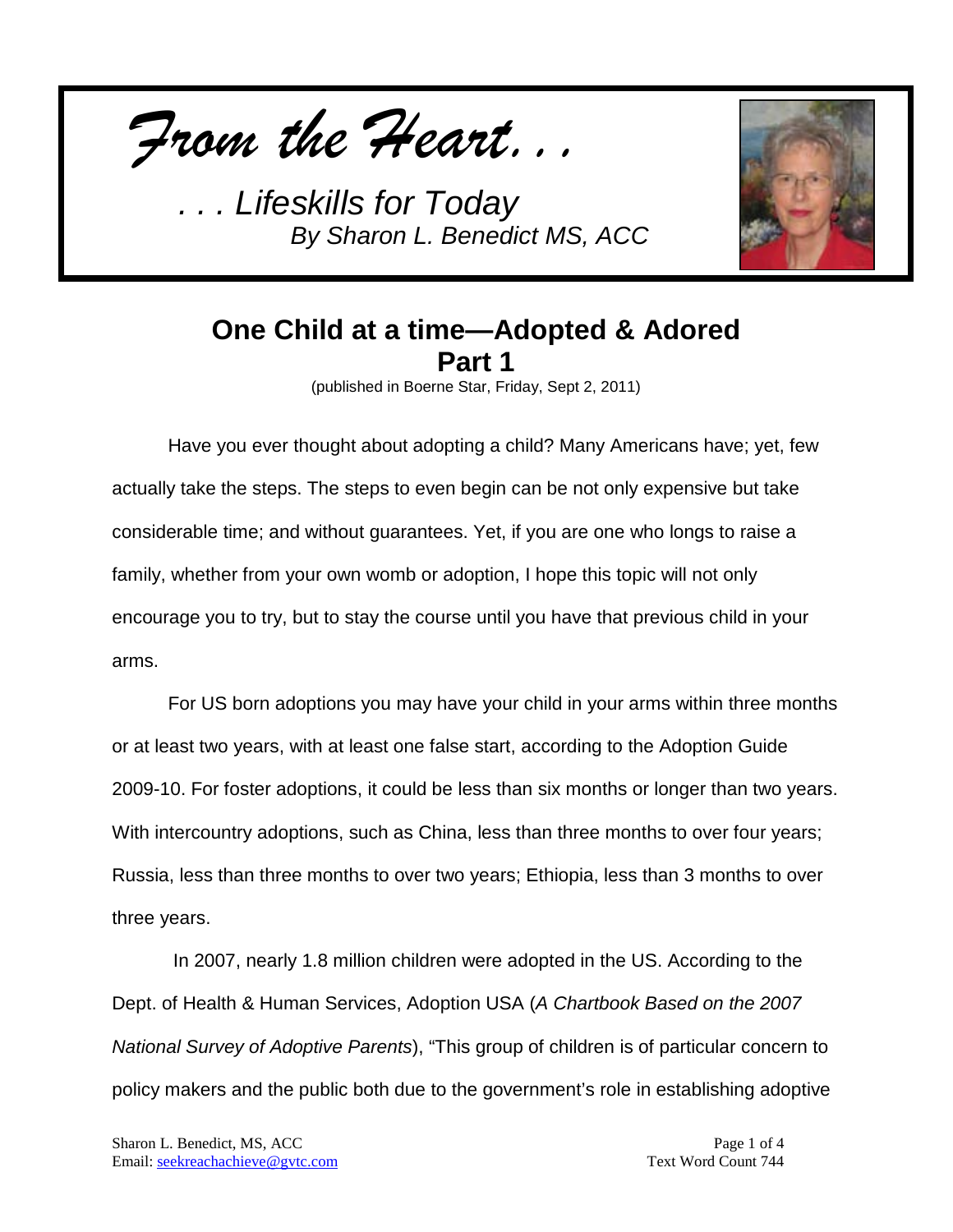parent-child relationships as well as the potential vulnerabilities of some segments of this population."

Although the number of children amount to only about 2% of the US child population, these numbers are nonetheless quite significant. And the number of intercountry adoptions from 1999 to 2010 total 224,615. The largest number of US adopting parents reside in California, Texas, and New York. The greatest number of children come from Russia and China, then Ethiopia and South Korea.

As of April 1, 2008, the Hague Convention on Protection of Children and Cooperation in Respect of Intercountry Adoption governs adoptions from about 75 countries, including the United States. The Hague Convention decides which children are eligible for adoption and immigration, to protect children and ensure placements are in the best interests of children.

According to the Child Welfare Information Gateway, *2011 Numbers & Trends,*  persons seeking adoption varies. "Most Americans favor adoption; many have at some point considered adoption. However, relatively few have taken concrete steps toward adopting a child, and fewer still have actually adopted a child." In 2007, about 30% of Americans considered adopting, but in 2002, only 2% did adopt. "Somewhere between those percentages lies the number of people seeking to adopt—that is, those who have taken concrete steps to adopt a child."

The National Survey of Family Growth reported in 2002, at the time of the survey, 1.6% of women, including 2% of ever-married women, were seeking to adopt. Hispanic and Black women were more likely to be seeking to adopt than White women. Three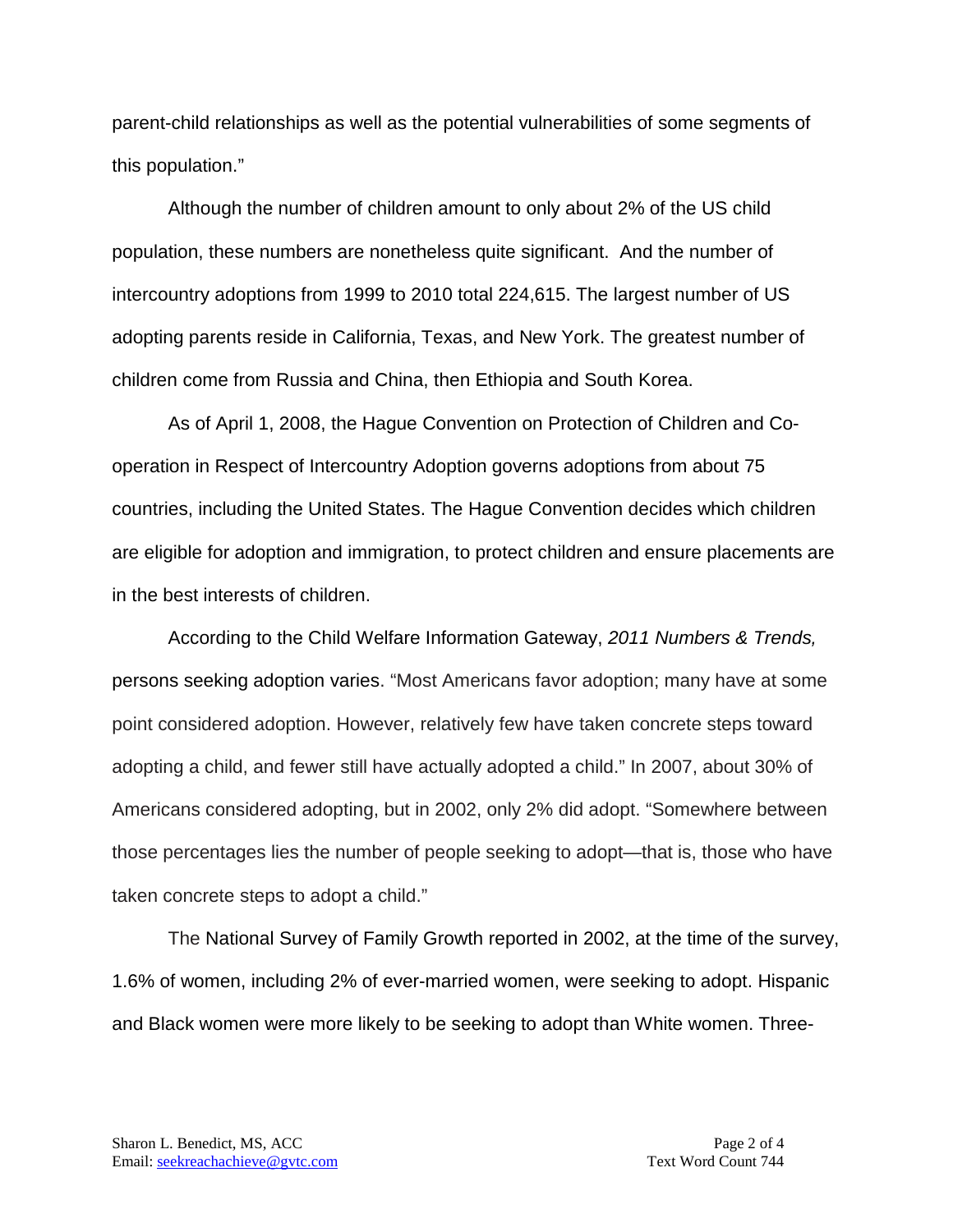quarters of women seeking to adopt were having difficulty in getting pregnant or were infertile.

The 2007 Adoption USA survey reported there are three primary ways to adopt in the US. **Foster care adoption: "**Children adopted from foster care are those who, prior to their adoption, were involved with the child protective services system and removed from their families due to their families' inability or unwillingness to provide appropriate care. Public child welfare agencies oversee such adoptions, although they may contract with private adoption agencies to perform some adoption functions."

**Private domestic adoption: "**This group is defined here as children who were adopted privately from within the United States, and who were not part of the foster care system at any time prior to their adoption. Such adoptions may be arranged independently or through private adoption agencies."

**International adoption: "**This group includes children who originated from countries other than the United States. Typically, adoptive parents work with private U.S. adoption agencies, which coordinate with adoption agencies and other entities in children's countries of origin."

In 2010, our government's Administration for Children & Families reported there were 408,000 US children in foster care and 107,000 waiting to be adopted. Will you possibly be one of those loving parents giving these precious children a permanent, loving home? In the next article, local, regional, and national sources for adoption will be covered along with benefits and those common barriers to adoption.

**Sources:** <http://www.childwelfare.gov/systemwide/statistics/adoption.cfm#gen> <http://www.theadoptionguide.com/process/articles/how-long-adoption-takes>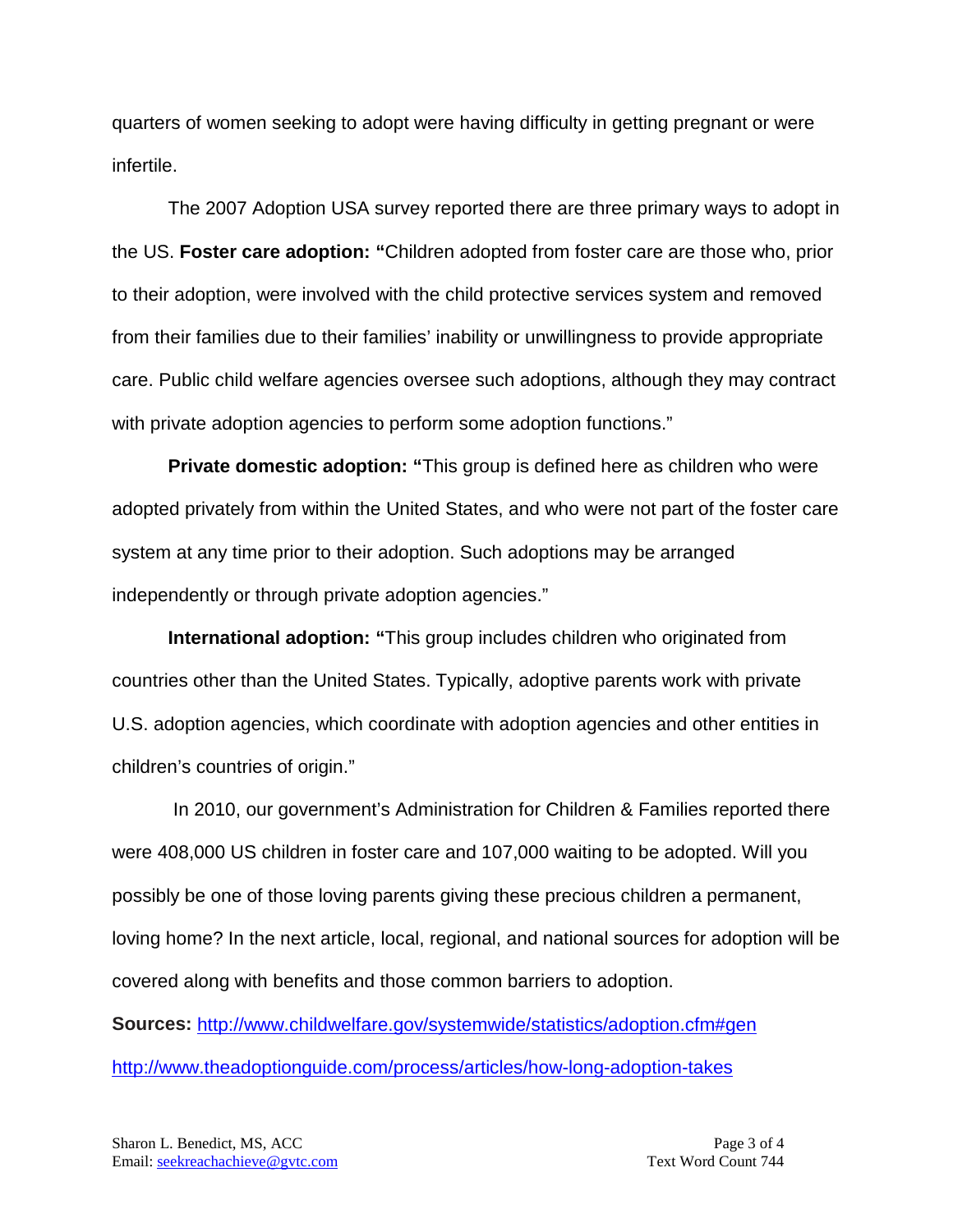<http://aspe.hhs.gov/hsp/09/NSAP/chartbook/>

<http://www.childwelfare.gov/systemwide/statistics/adoption.cfm>

[http://www.acf.hhs.gov/programs/cb/stats\\_research/index.htm#afcars](http://www.acf.hhs.gov/programs/cb/stats_research/index.htm#afcars)

*\*\*\*\*\*\**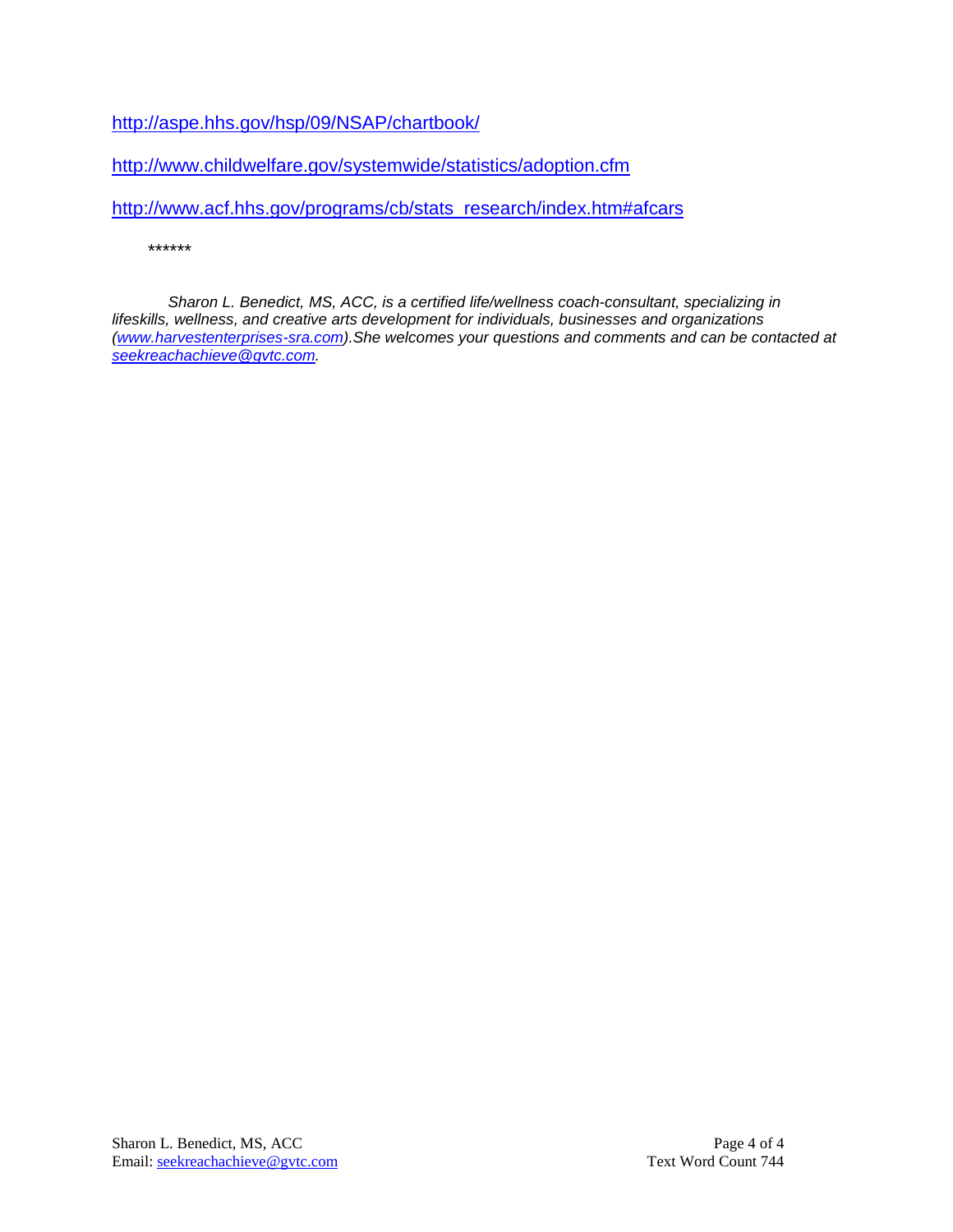*From the Heart...*



## **Your Child…when things go wrong**

(published in Boerne Star, Friday, Sept 9, 2011)

With this month's lifeskill, Childcare, the focus is adoption. Yet, life has thrown a curve ball this week and felt there may be others out there who may find comfort as you also journey through some heartache when things go wrong with your precious child. I will pick up on the Childcare adoption topic next week that will offer resources for adoption locally, state, national, and international.

For every parent, no matter the age of your biological or adopted children today, you still hold them in your heart as if they are still your wide-eyed, beautiful babies. So innocent, so dependent on their very life's breath, and the love and care you give them. Deep inside, you have the most wonderful hope for their future and wonderment of the path they will take in their lives.

We all know none of us are perfect parents and bring with us our own unique variety of life's scars. Yet, we still try to be the kind of parent they need in every way. From the first breath your children take, they also start making their voices heard. From their first sweet cries of "I'm hungry, feed me!" to "Can I borrow the car tonight?" they grow up right before our eyes. Then off they go on their own . . . to college, to work, to their own apartment.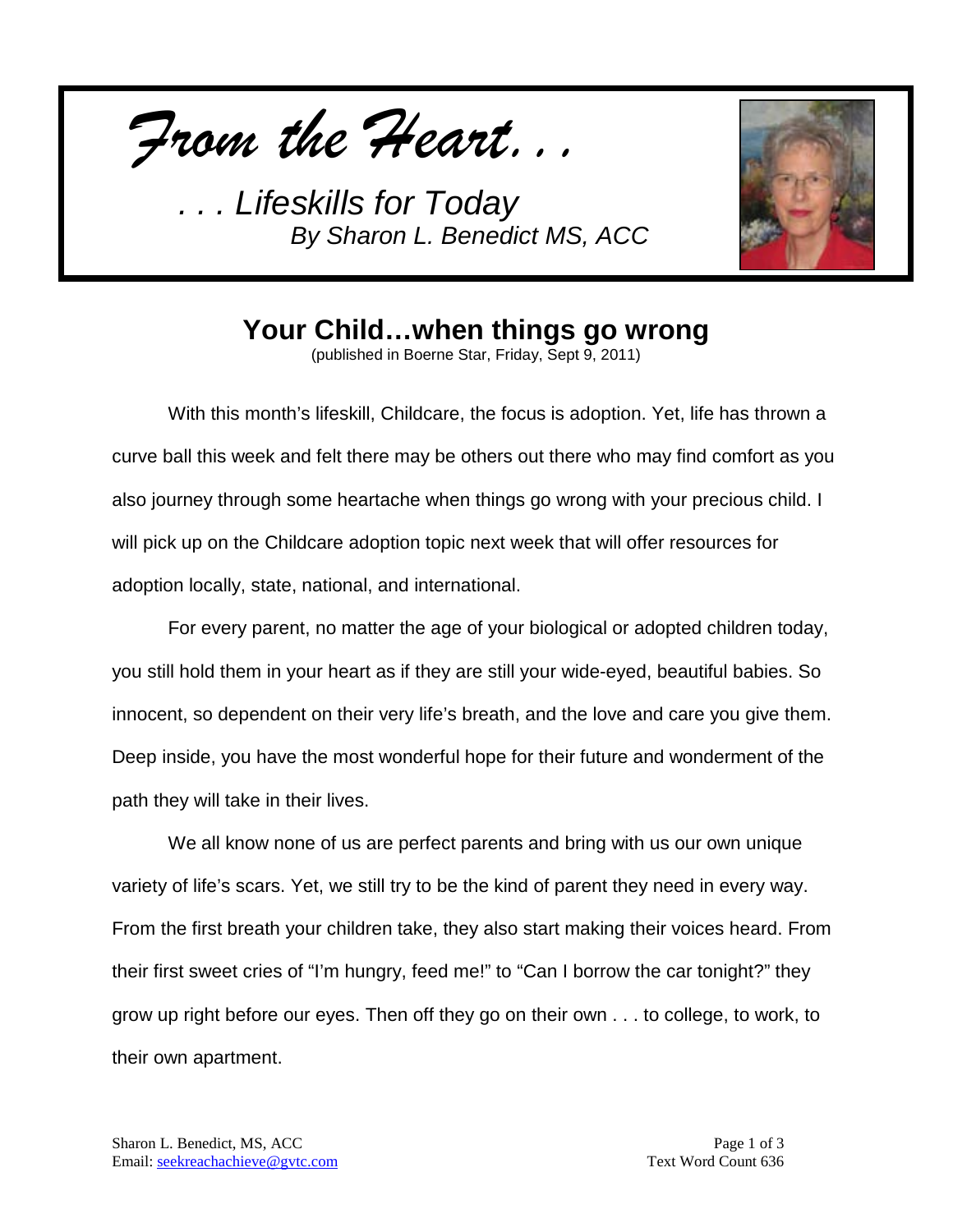Excited about the adventure, they begin making some life-altering choices about what they are going to do with their lives—who they date, what career they pursue, and who they decide to marry or not. Along the way, they may experiment with some unhealthy and heartrending behaviors—a little too much alcohol; maybe some marijuana and other mind-altering substances; maybe some casual sex or one night stands now and again; then maybe an abortion or miscarriage. And as parents, you really don't hear about these experiments and tragic events until they are either seemingly over them or have tumbled over the edge into an addictive life they can't seem to climb out of.

When you get that first or second phone call from them or the police, you think you can weather these ups and downs in your children's lives. You work hard at getting the help you need from family, friends, counselors, even the courts. Yet, when things mount up from a molehill to a mountain, you just can't seem to see the other side much anymore. You wonder if your child is actually going to survive, and the same for you.

Along the journey, you see some progress in your children's choices and behavior. And hope rises up again and you continue on believing, trusting, even supporting them in ways to encourage their progress. Then with one more phone call, it seems like everything they did to set the right course has fallen apart with one more wrong choice. At that point as your heart feels like it is going to explode, do you just give up and disconnect from the very child you raised and adore?

Even if that thought of disconnect is tempting, there eventually comes a small still voice that says, "Your love for your child is forever." Again, I reach for the hope that doesn't disappoint. Letting the grief have its course, I once again choose to hope again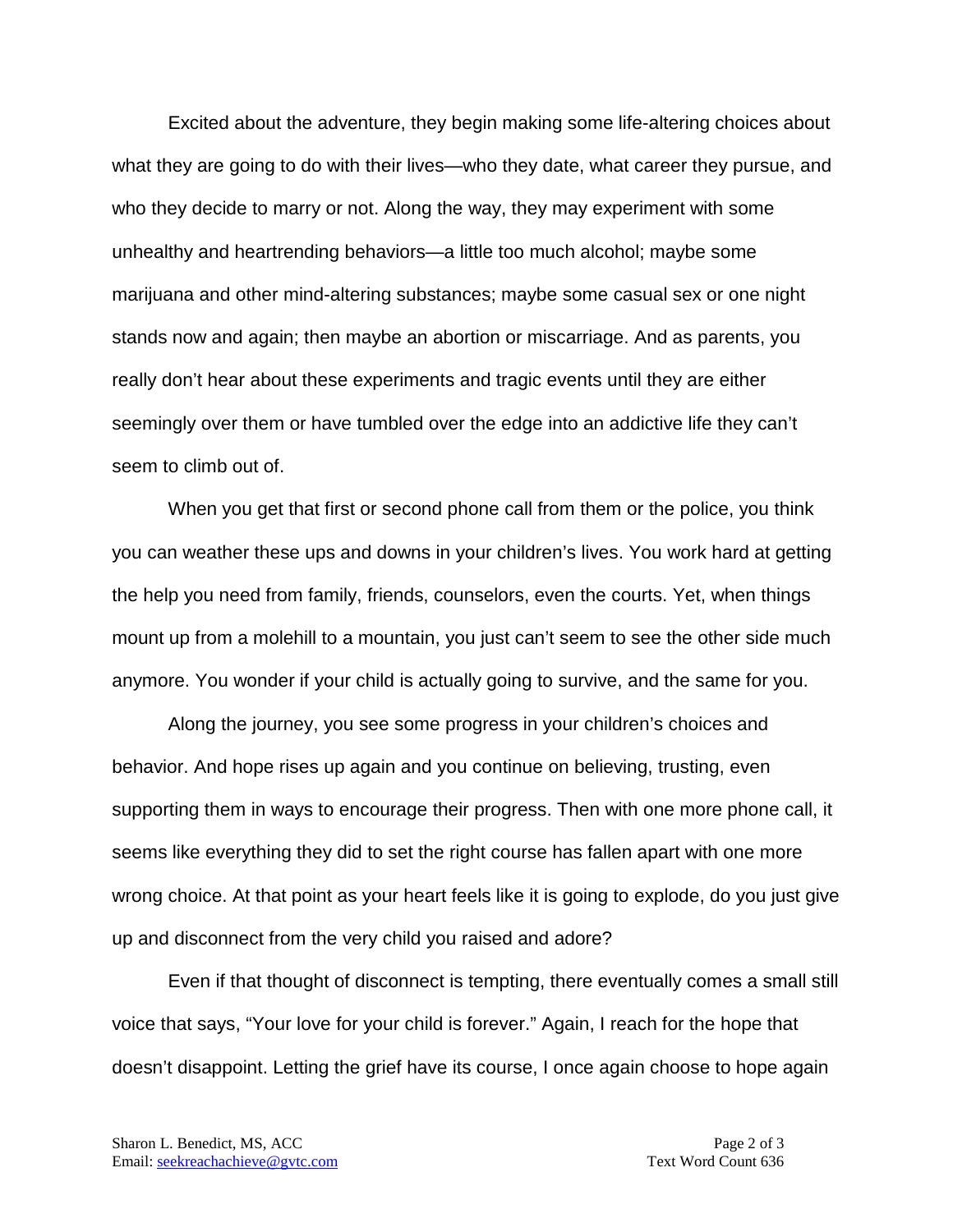and believe my child will do the right thing to restore what has been lost. With humility, honesty, hard work, and God's mercy for us all, my children will live the life they were meant to have. This morning is a new day with new mercies. May this renewed hope be so for you as well.

*\*\*\*\*\*\**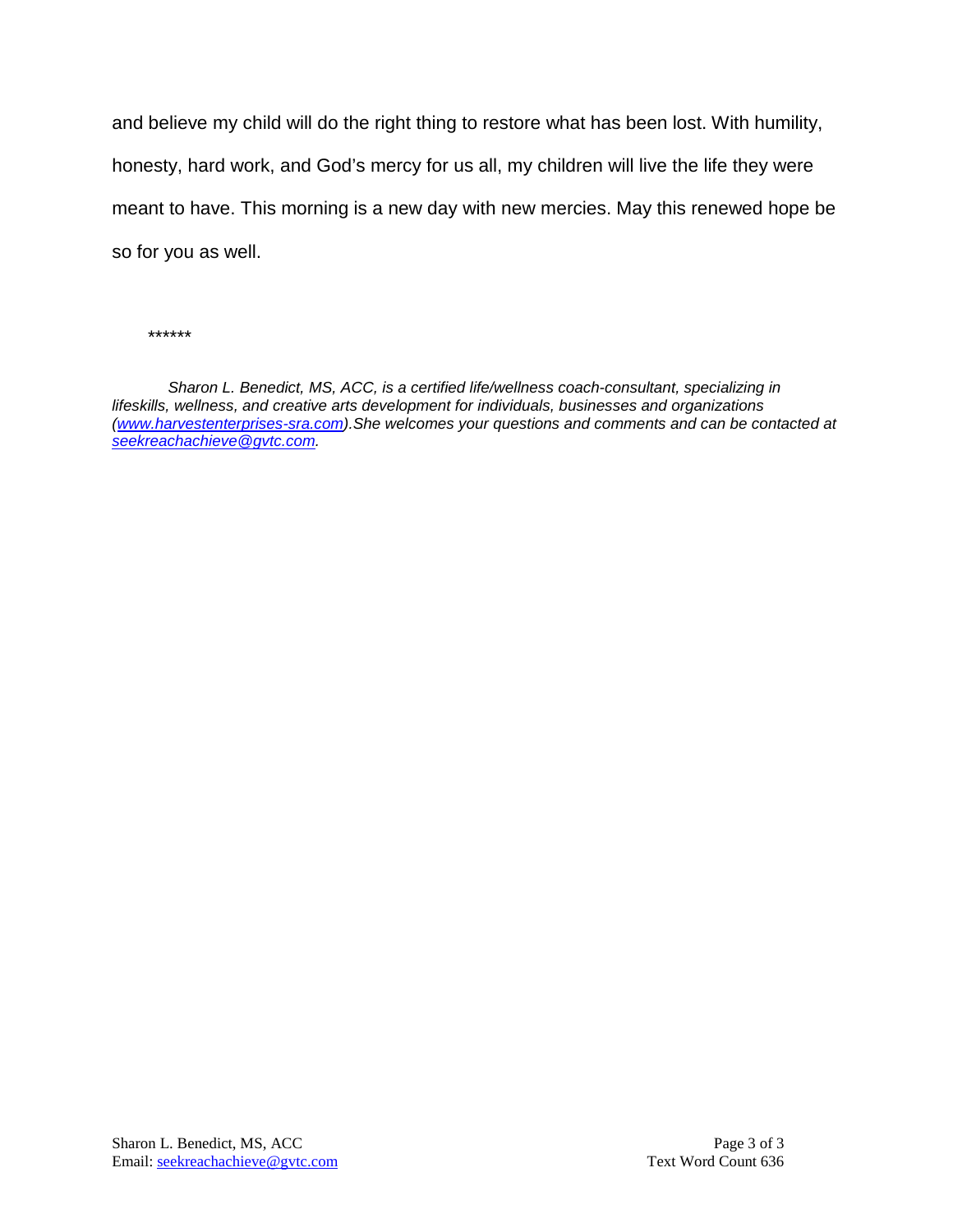



## **One Child at a time—Adopted & Adored Part 2**

(published in Boerne Star, Friday, Sept 16, 2011)

When entering the world of adoption, it often feels like you are landing on an unknown, even possibly uncharted, island. Your first steps introduce you to all kinds of emotional, procedural, and financial flora and fauna never seen before. And the critters you run into may or may not be friendly. Yet, your desire and commitment to adopt provides you with the courage, preparation, and patience to investigate this new plot of land you just put your feet on.

After checking out your recommended resources and filling in the appropriate forms, the adventure begins; and so does climbing over the many barriers to adoption for the child, adopting family, and agency. Those barriers will be discussed in the next article and resources for overcoming many of them. For now, let's gain a closer perspective from those who serve their pregnant clients who don't know what to do with an unplanned pregnancy and may want to consider adoption.

Diana Anzollitto, LMSW, Executive Director, for the Hill Country Pregnancy Care Center in Boerne, Texas [\(www.lifesprecious.org\)](http://www.lifesprecious.org/), offers us that perspective. I first asked Diana "What main reasons are given when the center gets a phone call from someone? And what client age range is predominant?" She offered, "The main reason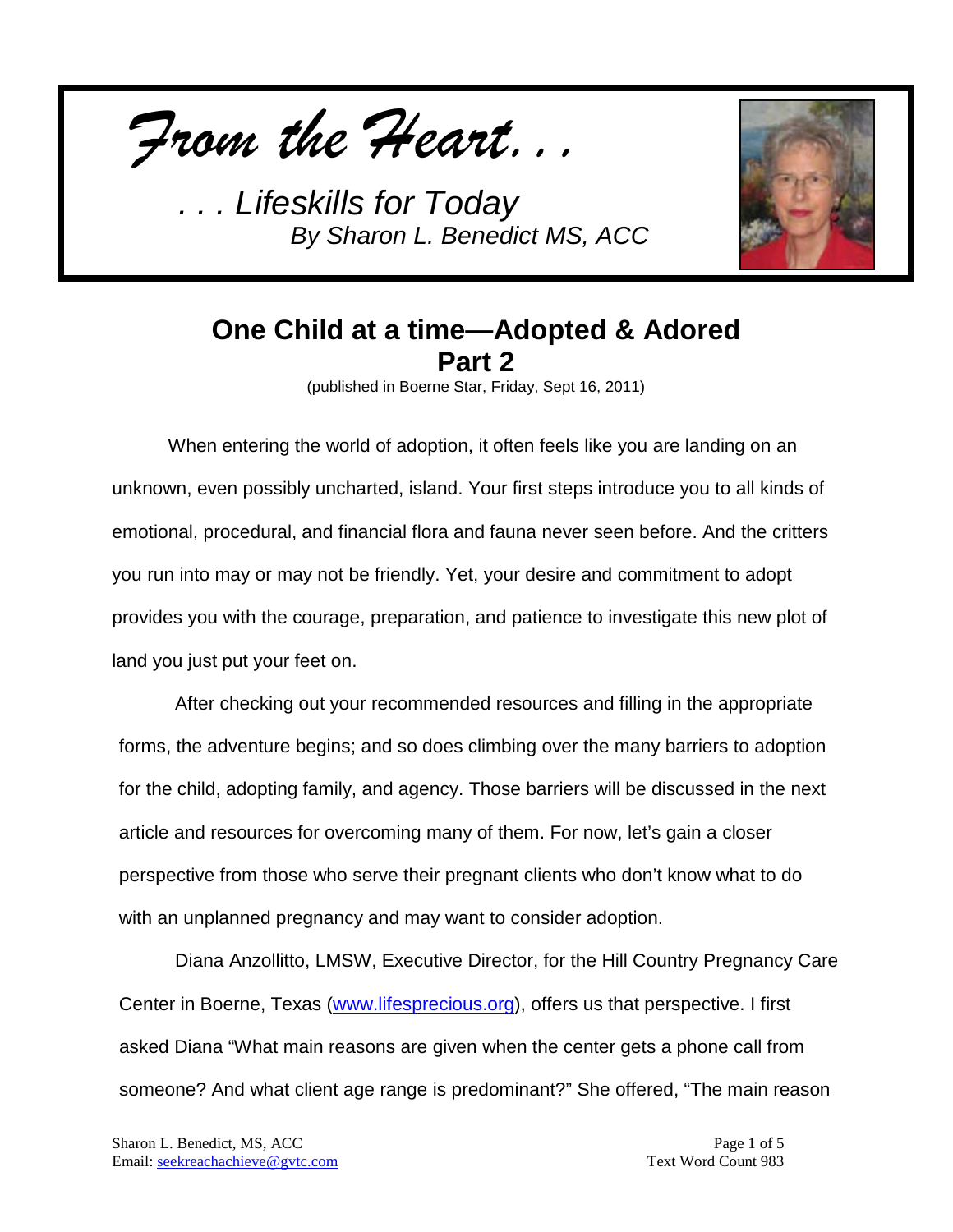that many people call the HCPCC is because a woman believes that she may be pregnant. Some may be considering abortion but we do not perform abortions nor refer to agencies that do perform abortion. We do encourage all women to come into the HCPCC so that they may confirm their pregnancy through a pregnancy test and sometimes with a sonogram. We also encourage women to consider adoption or "providing parents for their baby" before making any decision about their situation. People will also call the HCPCC for testing for sexually transmitted diseases."

I then asked what services does HCPCC provide on their behalf? In addition, what other issues/challenges surface impacting your clients' circumstances (i.e. family, biological father, finances, addictions)? "Our services are all free and confidential and consist of Pregnancy tests, STD testing, limited obstetric ultrasound, parenting classes, education of pregnancy, education about abortion and abortion alternatives. We also provide referral services for Adoption and Maternity Housing, Women's Shelters and Emergency Housing, Medical Care, Parenting Classes, Job Training and Mentoring, Food and Material Needs, Local Churches. We services clients from Comfort, Blanco, Bandera, Hondo, Fredericksburg, Kerrville, San Antonio and other small towns in the Texas Hill Country."

Diana then mentioned ways the center helps people get connected to adoption resources. "We always investigate Maternity Homes and Adoption Agencies before we begin utilizing them as referral sources for our clients. There are a number of good quality agencies which we have developed a relationship with over the past 25 years. We are able to call them while the client is at the Center for an immediate connection.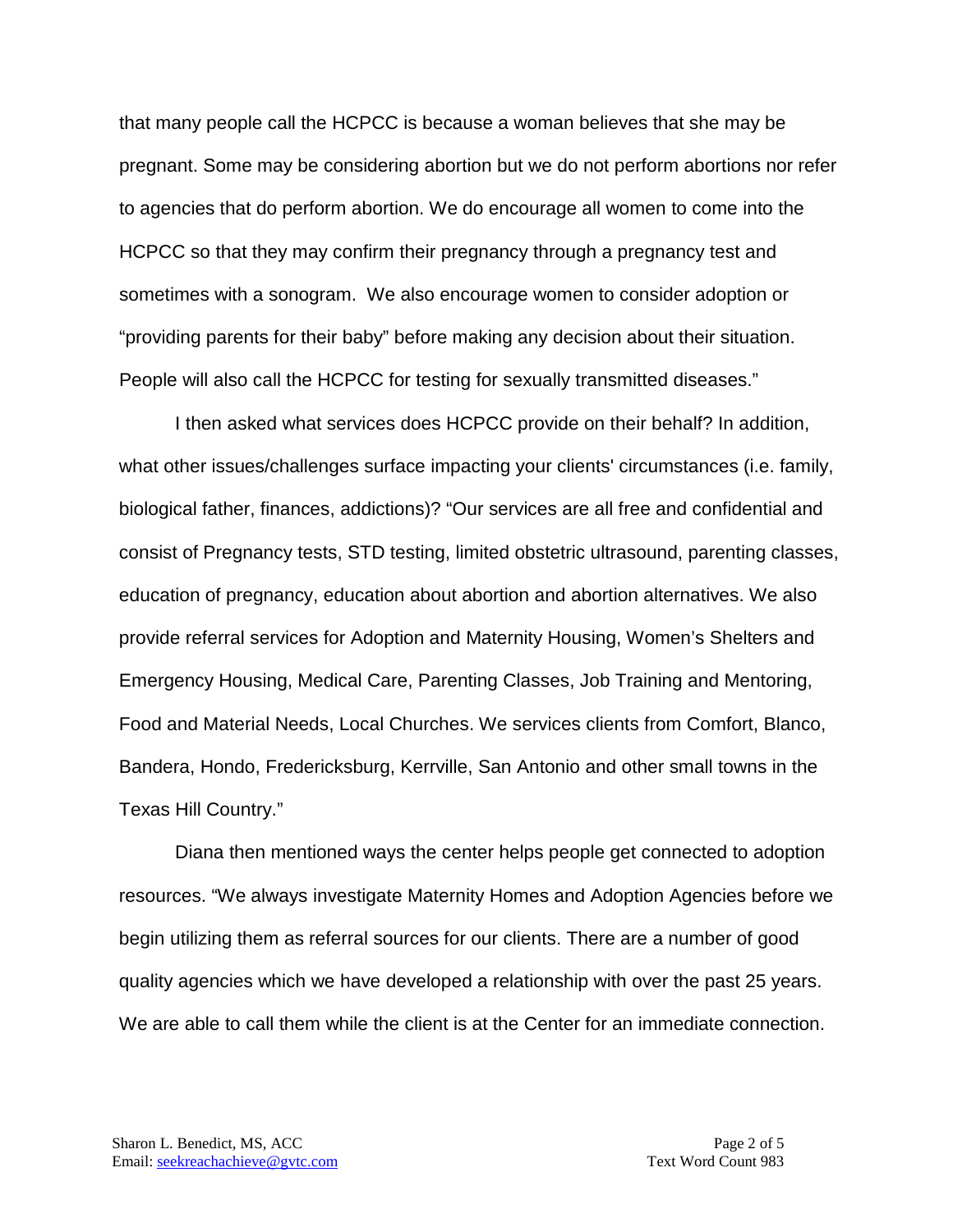And we also have pamphlets of these adoption agencies for clients who chose not to call while at the Center.

Many individuals and families know very little about how maternity homes and adoption agencies work these days. They are often surprised because of older stereotypes. That is why one of our focuses here at the HCPCC is to educate the community through the schools, community groups and churches about this. We have a very good video presentation called Teen Pregnancy: Decisions, Options and Choices which we can bring out to any group."

Knowing the HCPCC staff face each any number of very emotional and difficult situations for their clients, I wondered what motivated them to become part of this pregnancy care center? A fellow staff member, Yvonne Gallo, Director of Operations and Outreach at the HCPCC, commented, "What motivated me and continues to keep me as a part of this Center is the desire to see our community stronger, especially when it comes to our youth. This can only happen if we are providing services of prevention to help them toward healthy lifestyles through education and their understanding of the choices available."

In closing, I asked Diana what she sees for her care center in the years ahead? "In the years ahead I would love to see the HCPCC reaching more of our teens and young adults through our information, education and prevention outreach. The fact that San Antonio is number two among Texas cities for gonorrhea and Chlamydia means, that we have work to do in informing our youth not only about teen pregnancy and their options in that regard, but also about sexually transmitted diseases. I love that we serve individuals and families during a time of crisis and need; and I would also love to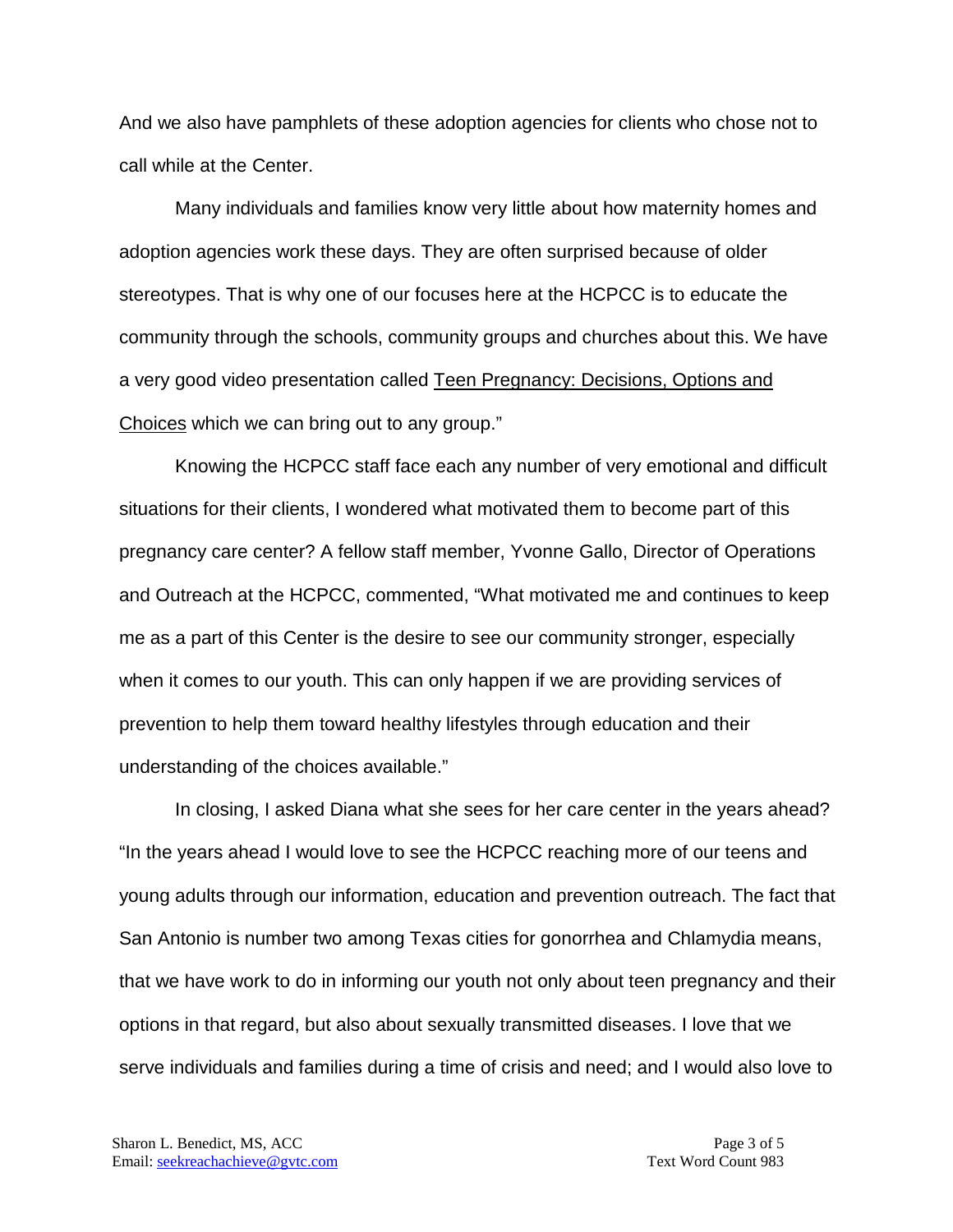see the HCPCC impacting our community through our preventive educational programs."

Diana also wishes more young people facing an unexpected pregnancy would come to realize they are not alone and there are caring adults available to work with them and help them through their crisis. "Adoption can be a blessing they may offer to their child and to a couple desiring to provide a family for their child."

By all means, visit the Hill Country Pregnancy Care Center to learn more about their heart and service to our community and the Texas Hill Country. I offer a variety of resources for adoption below that may help in your journey. The next article will cover those barriers families often face on this unknown island called adoption. The more you research and talk with those helping make adoption possible in your community, the more confident you will become in committing your life to that precious one chosen for you to adopt and adore.

**Sources:** <http://www.childwelfare.gov/systemwide/statistics/adoption.cfm#gen> <http://www.theadoptionguide.com/process/articles/how-long-adoption-takes> <http://aspe.hhs.gov/hsp/09/NSAP/chartbook/>

<http://www.childwelfare.gov/systemwide/statistics/adoption.cfm>

[http://www.acf.hhs.gov/programs/cb/stats\\_research/index.htm#afcars](http://www.acf.hhs.gov/programs/cb/stats_research/index.htm#afcars)

Intercountry adoption, <http://adoption.state.gov/>

Interfaith adoption-Texas,

[http://www.dfps.state.tx.us/Adoption\\_and\\_Foster\\_Care/CHILD/default.asp](http://www.dfps.state.tx.us/Adoption_and_Foster_Care/CHILD/default.asp) <http://www.dfps.state.tx.us/Application/TARE/Home.aspx/Default>

<http://www.adoptionnetwork.com/adoption.shtml>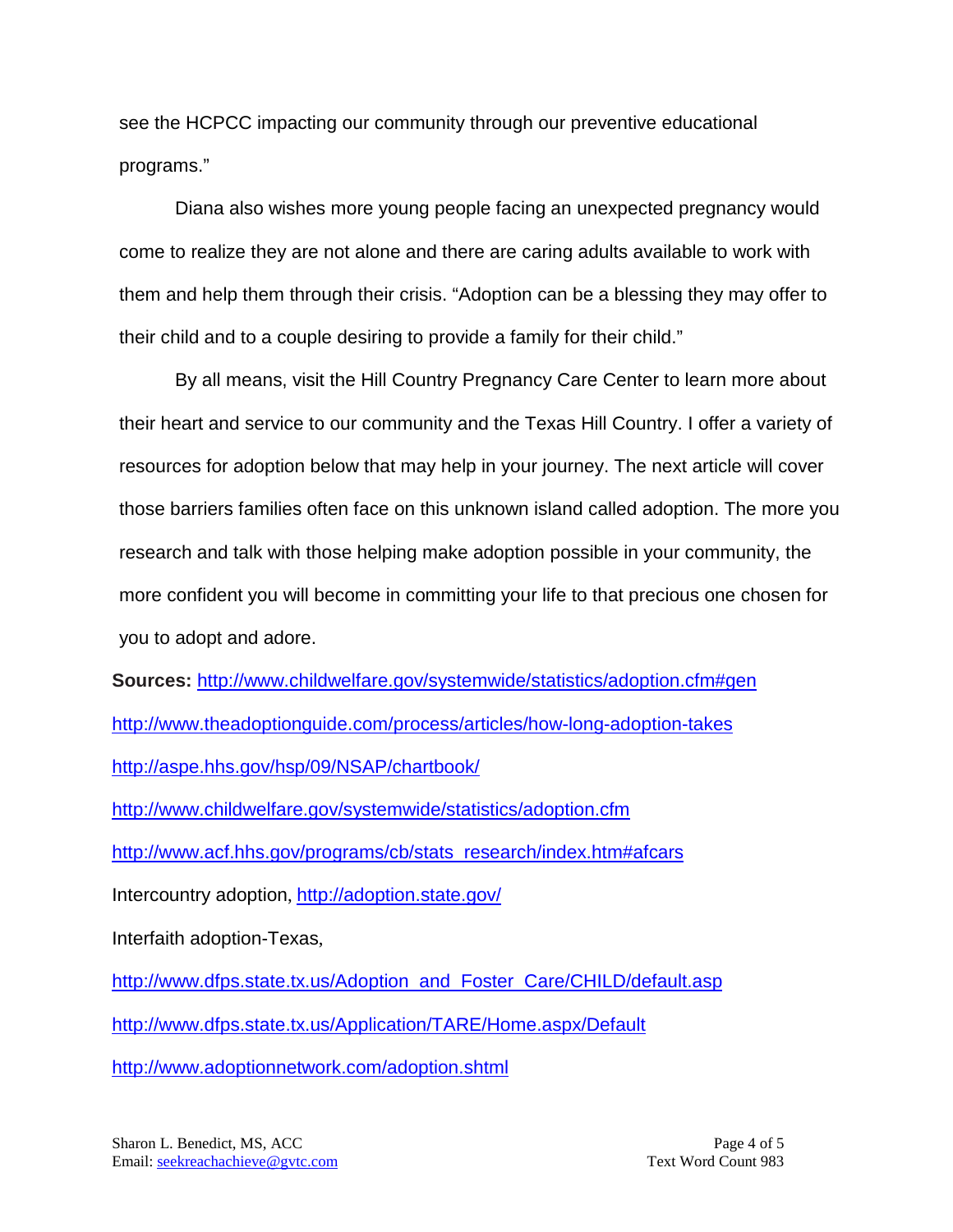<http://texas.adoption.com/>

<http://www.adoptionaffiliates.com/>

<http://adoptuskids.org/>

*\*\*\*\*\**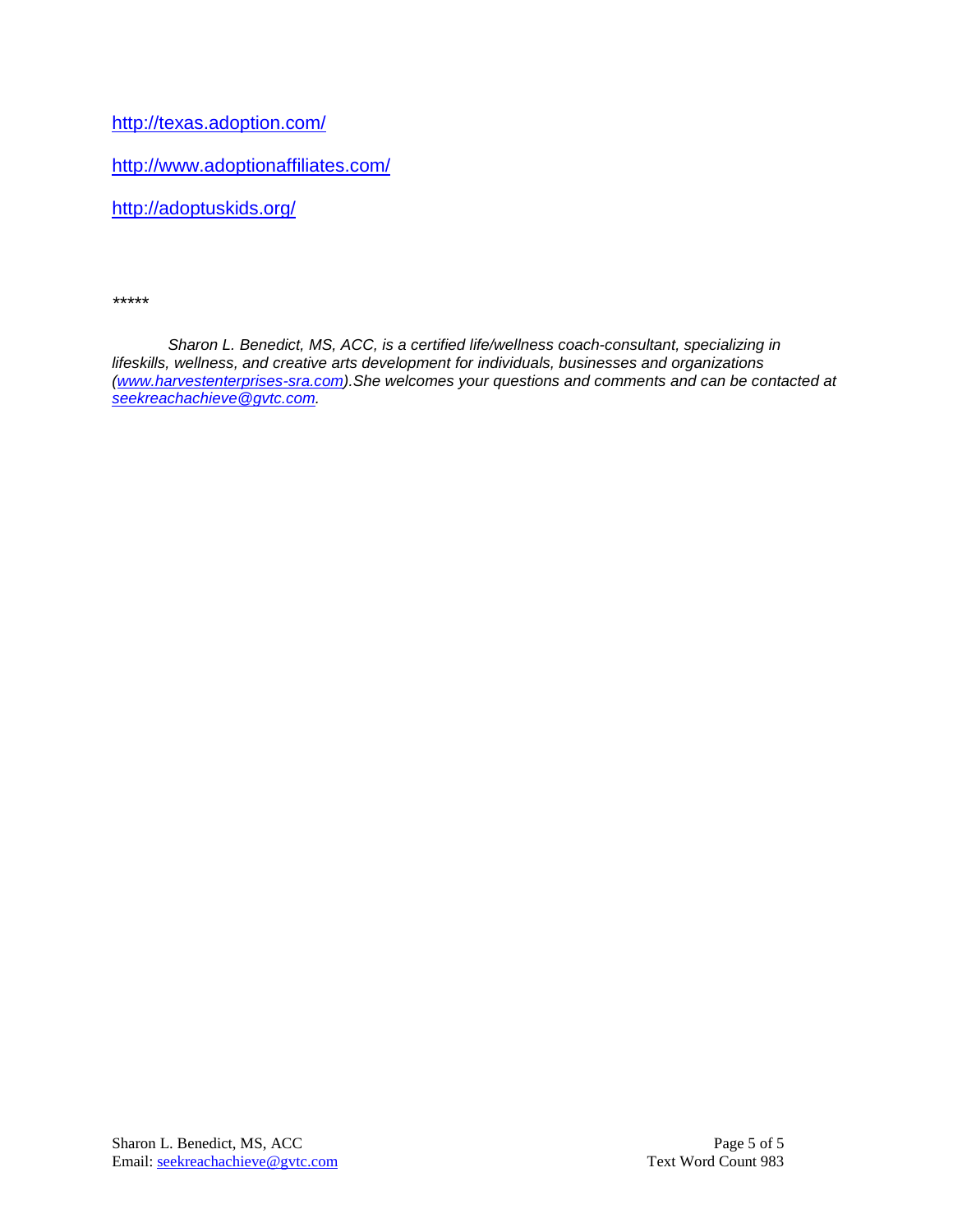



## **One Child at a time—Adopted & Adored Part 3**

(published in Boerne Star, Friday, Sept 23, 2011)

When you first start out seeking to adopt a child, do you have all kinds of wonderful, positive, confident thoughts about the process? Do you see yourself as a great parent for that child and couldn't possibly be declined or even at some point bow out?

As much enthusiasm as you have in the beginning, potential adoptive parents begin to face any number of barriers along the way. Yet, be of good cheer, there are success experiences as well. First, according to a 2007 US Department of Health & Human Services Congressional survey report on barriers and success factors in adoptions from foster care, there are 28 top barriers adoptive parents have experienced.

A few examples of these top barriers (based on child, family, and agency factors) evidenced during the orientation application period include a change in family commitment (40%), family preparation and expectation issues (20%), change in personal circumstances (20%), and difficulties with adoption process logistics(60%). There were also adoptive parents who discontinued the process prior to completing the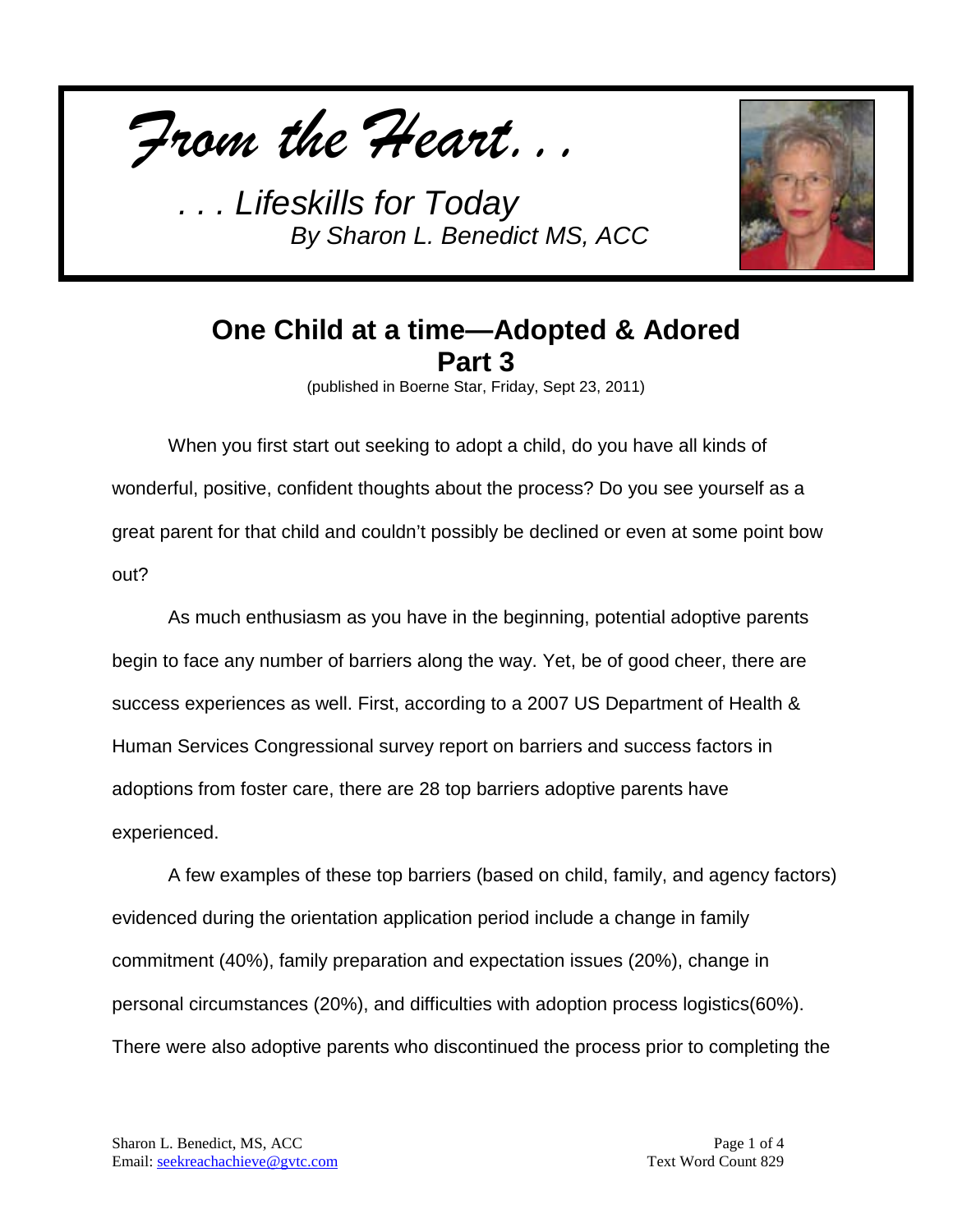training/home study. The top barriers were adoption process logistics (41%), a change in personal circumstances (33%), and difficulty with agency emotional support (26%).

Adoptive parents also discontinued after approval. Top barriers were adoption process logistics (51%), agency emotional support (42%), and agency communication/responsiveness (49%). Adoptive parents discontinued after disrupted placement, meaning finalization didn't happen. The top barriers for these parents included agency emotional support (71%), family distress at placement/child no longer available (65%), and agency communication/responsiveness (47%). Even when adoption was finalized, although those parents reported much fewer barriers, there were a some top barriers still reported . . . adoption process logistics (68%), agency communication/responsiveness (46%), and agency emotional support (23%).

One of the top barriers specifically for agency case workers was their caseload to the successful completion of the adoption process. "For many caseworkers, this not only included the number of cases carried but also a number and range of responsibilities in areas other than adoption, such as child protection. Both were thought to create delays in the adoption process." Over 60% reported that reducing caseload and hiring more workers was the solution.

Now for the good news. The demographics of successful families who have sustained commitment as adoptive parents vary somewhat. Yet, the majority of parents are either married couples (65%) or single females (29%). The average age for the female was 45 years old, male 46 years old. "The adoptive families had an average income of \$61,991. The average income of the couples was \$72,826; single females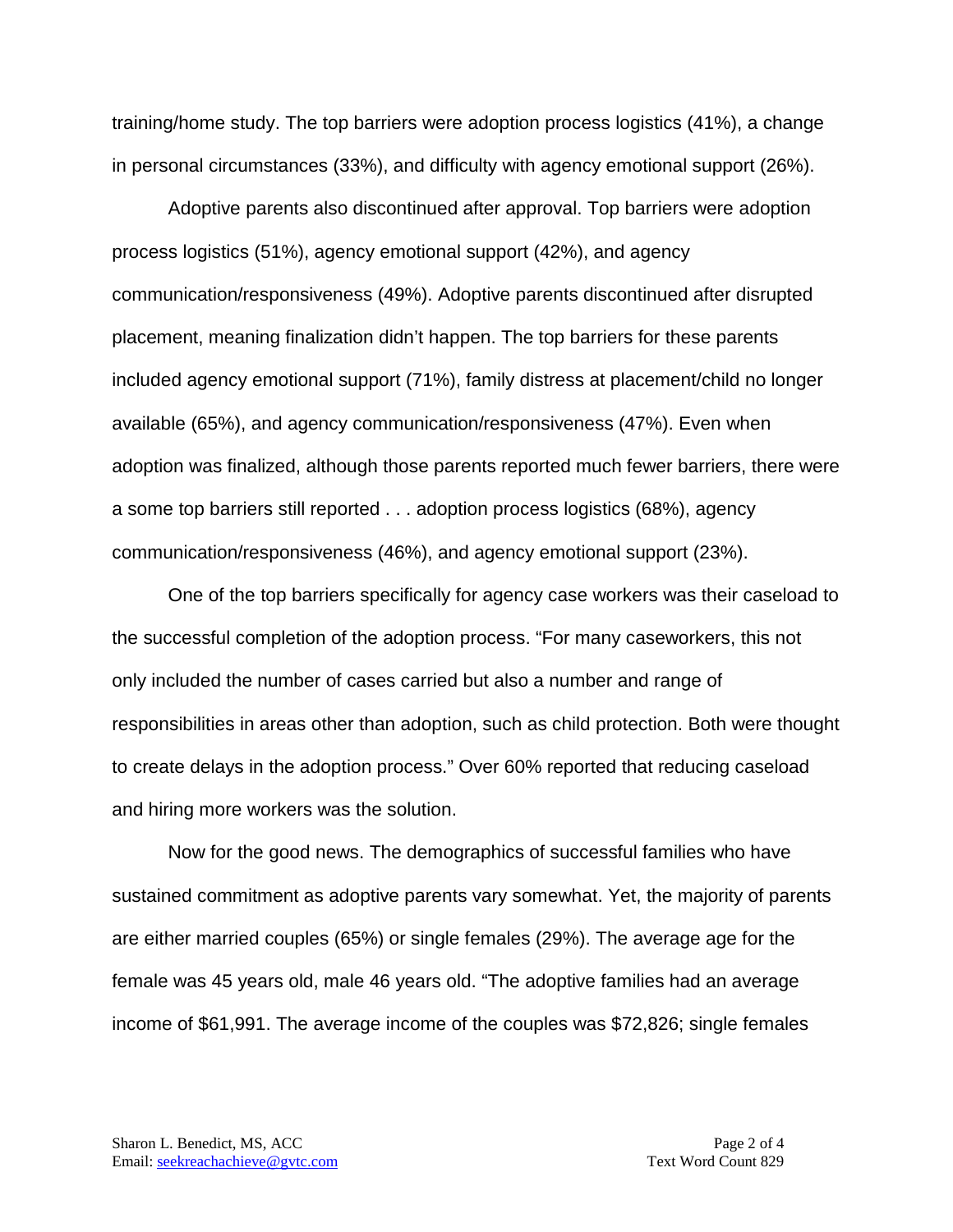was \$36,922; and single males was \$52,800. More than half of the sample of adoptive parents had completed either a bachelor's or graduate degree."

The top factors that defined successful adoption included parental commitment to child (29.8%), child is not behaving negatively (21.7%), child is showing progress in the adoptive home (16.1%), parent and child bonding (15.5%), parents are prepared for the child's adoption & have realistic child expectations (14.3%)."One parent described success in terms of parental commitment: 'Raising a kid to maturity where they are selfsupporting. And not giving up. And also meeting all their needs no matter what those are. Hanging in there.' Another parent described unconditional love and acceptance as important for success." When families were asked if the adoption of their child had been a success, 88% said yes; 11% said they were not sure yet/maybe; 3% said it was not a success.

Along with the child having a good disposition and the agency making a good match, parents who had effective parenting skills, sought extra resources/information, had good training/information, and acknowledged the child's history, considered the adoption successful.

According to Adoption USA 2007 National Survey of Adoptive Parents ". . . 87% of adopted children have parents who said they would "definitely" make the same decision to adopt their child, knowing everything then that they now know about their child." The survey also reported that "the majority of adopted children have enriching experiences in their families, and they are more likely to have some of these positive experiences than children in the general population. For example, they are more likely to be read to every day as young children (68 compared with 48 percent in the general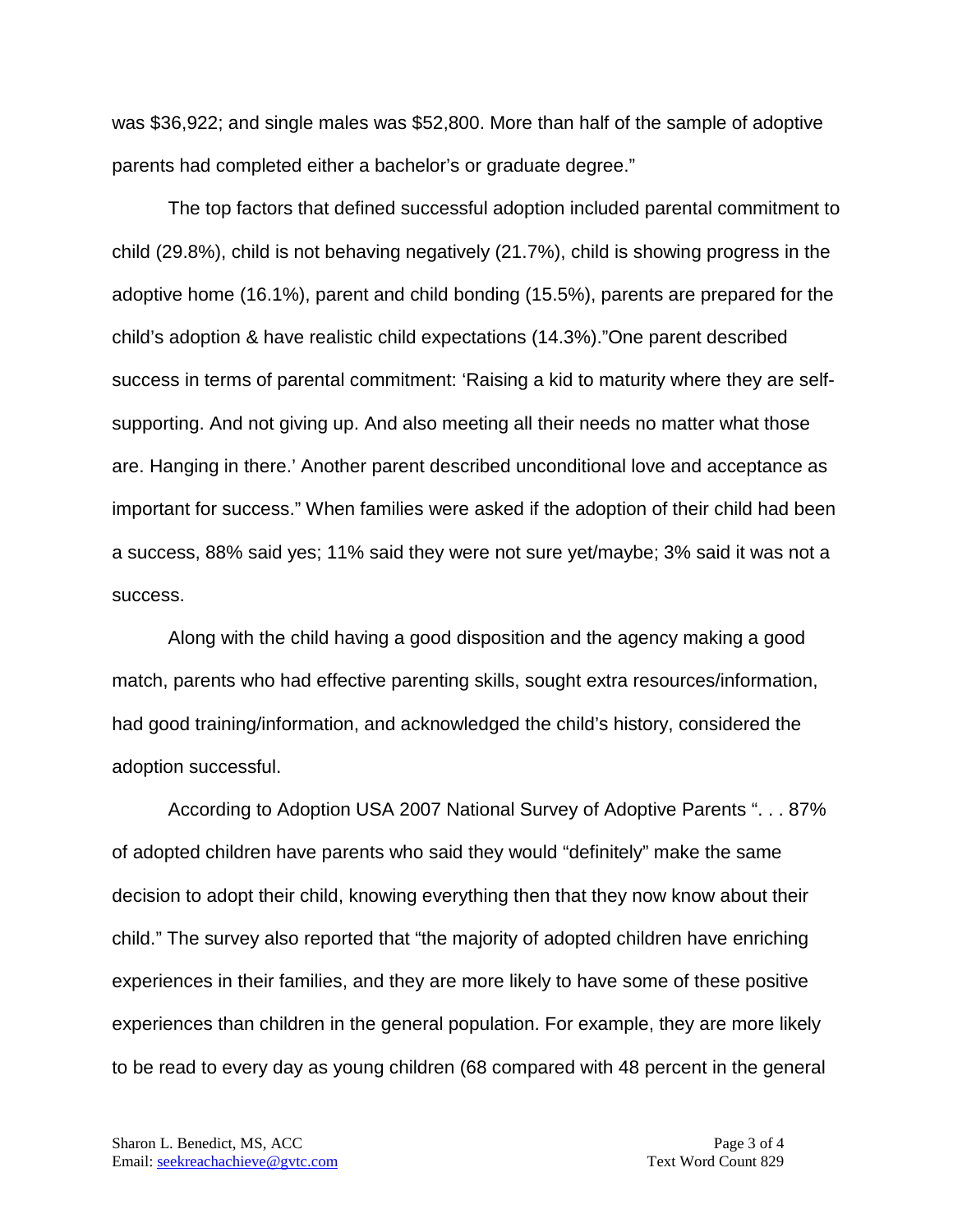population), sung to or told stories every day as young children (73 compared with 59 percent), or to participate in extracurricular activities as school-age children (85 compared with 81 percent)."

I've only touched on the highlights of these two surveys. I encourage you to read them both to gain a comprehensive perspective on adoption, particularly from foster care. You will then be more prepared when you step in to the adoption process. With a clear head and caring heart, may you be blessed with that special child waiting just for you to adopt and adore throughout your lives.

Source:

<http://www.childwelfare.gov/systemwide/statistics/adoption.cfm>

[www.acf.hhs.gov/programs/cb/pubs/barriers/barriers.pdf](http://www.acf.hhs.gov/programs/cb/pubs/barriers/barriers.pdf)

*\*\*\*\*\*\**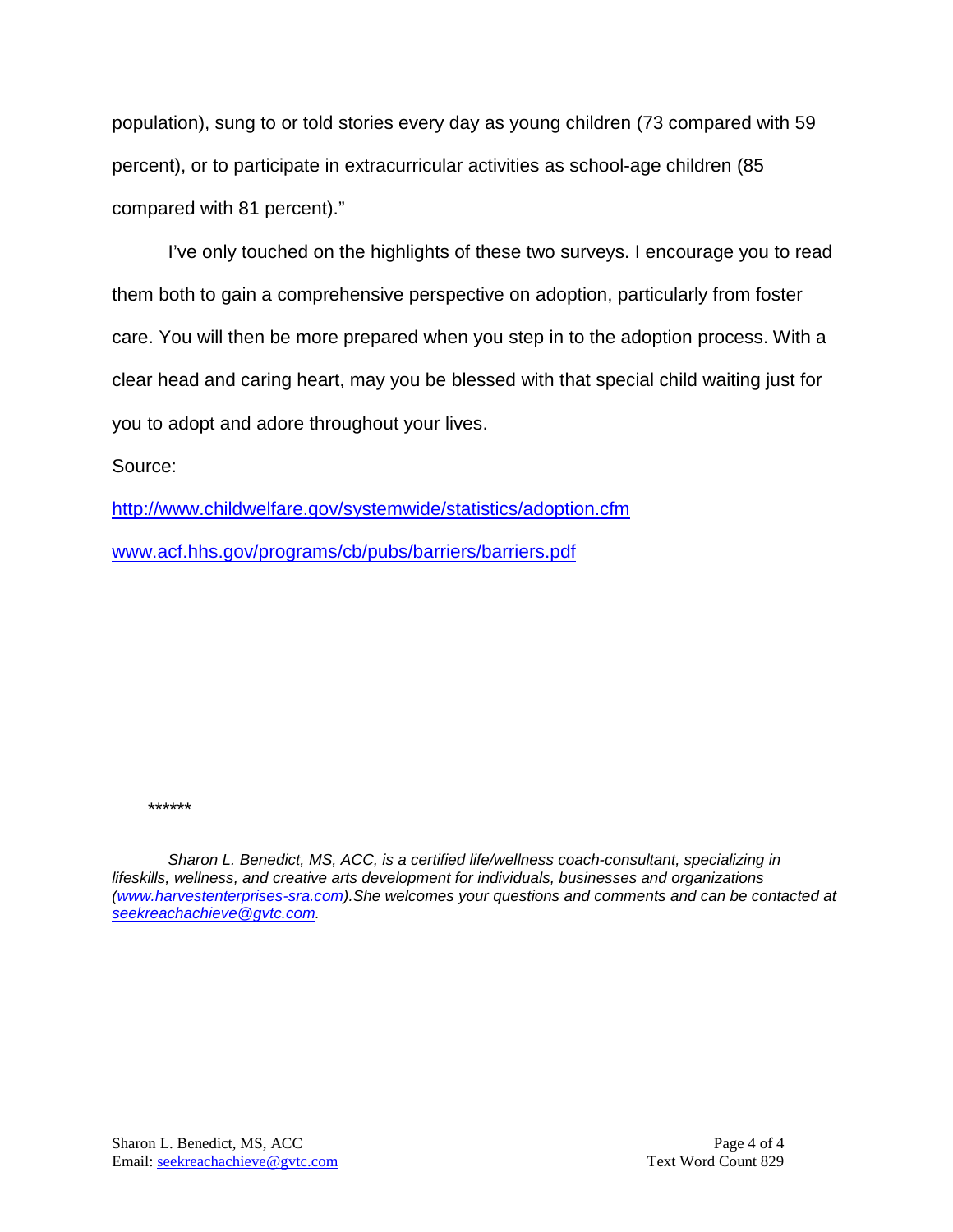*From the Heart...*



**Childcare – The Webcam Way**

(published in Boerne Star, Friday, Sept 30, 2011)

For many parents, getting your kids away from the computer and their cell phones are a major task. We all know our kids need a cyber-space timeout now and again to actually be able to talk face to face. Yet, let's look again at some possibilities for a cyber journey together.

I recently came across a website called Earth Cam for Kids,

[http://earthcamforkids.com/.](http://earthcamforkids.com/) You can virtually travel with your kids with sports, parks, cities, zoos. You name it! Earth Cam is designed for children and kid friendly, fun, and educational. Take your kids to see tigers, search for ghosts, and journey to New York to visit the Statue of Liberty. This is a great way to engage your kids in fun, educational interaction. There is one link, Exploration, that can virtually take you to the Smithsonian National Air and Space Museum. Now isn't that just awesome! Just a hint here to make sure your computer has the programs to view the videos.

You can look inside the clean room at NASA's Jet Propulsion Laboratory in Pasadena, California. Watch the next Mars rover being built. The camera is located in a viewing gallery above the clean room floor. These are just a few examples. So, give it a try.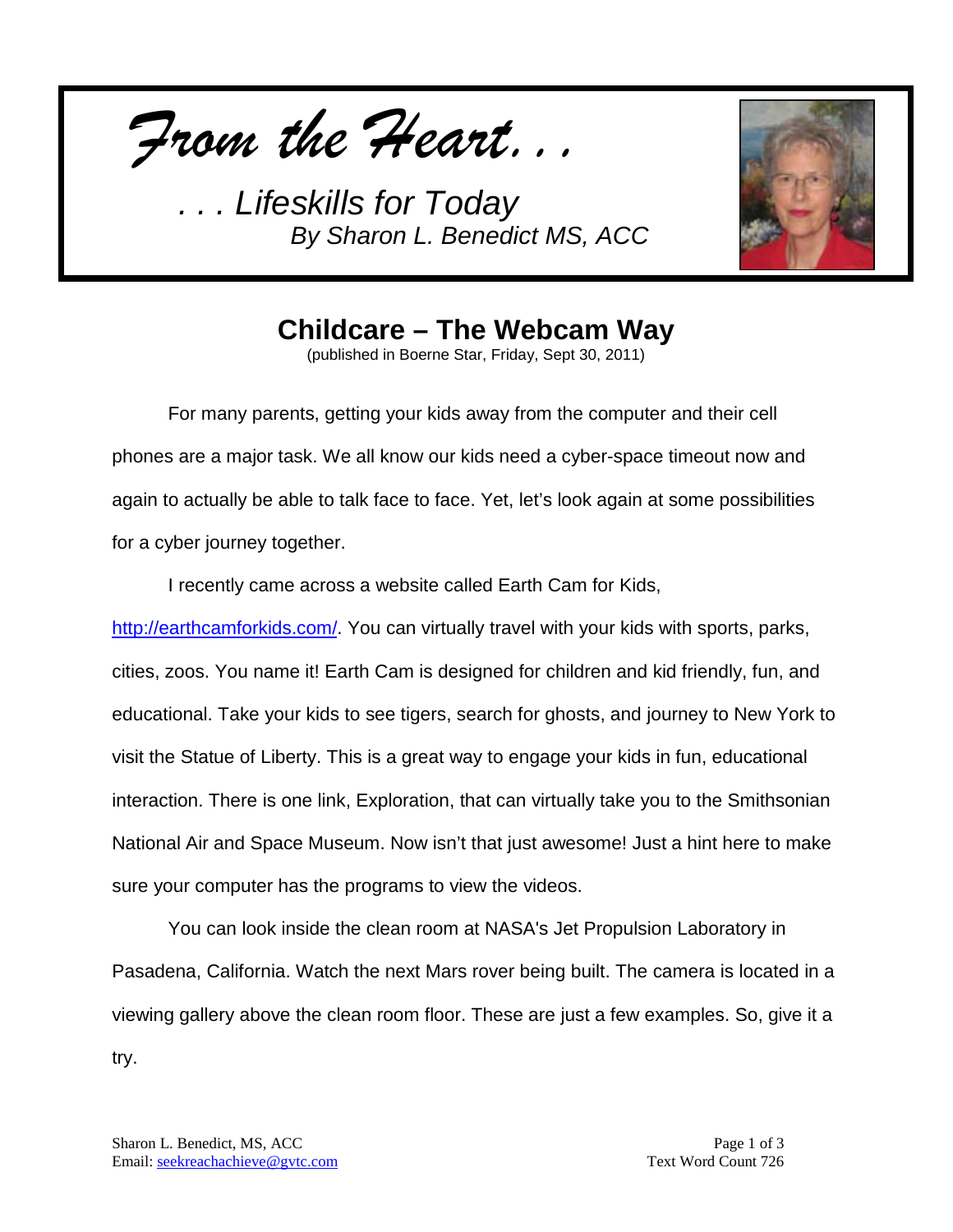Your children can also participate in webcam tutoring for that particular subject they may be having difficulty with. You can share in the interaction as well. Check out your child's school for referrals. You can also do a net search yourself and find one like Teach Your Children Well,<http://www.teachyourchildrenwell.ca/WebCam/> or Web Ring, Home Tutoring, [http://www.webring.org/hub/1on1hometutoring.](http://www.webring.org/hub/1on1hometutoring)

The webcam can be a fun tool for interacting with each other, family, and friends. And the conversation is more personal and live. It is also important to talk with your children about webcam etiquette. Knowing what to do and what not to do in front of a camera, and what to do if you experience something uncomfortable are essential elements for any webcam user, young child or adult. According Kids and Media [\(http://www.kidsandmedia.co.uk/\)](http://www.kidsandmedia.co.uk/) parents need to know these tips to protect their children:

- Think through where you position the webcam. It can be wise to put it in open areas instead of putting it in the children´s rooms. This way it´s easier to keep an eye on the children´s Internet use.
- With teenagers in the house it can be wise to talk about responsible webcam use. Others can abuse personal pictures or video clips made with a webcam. Remember that pictures on the net can have a longer life than young people´s relationships.
- Talk with your child about how other people can make recordings of performances in front of the camera. Therefore, one shouldn´t do anything in front of a webcam that one doesn´t want others to see afterwards.